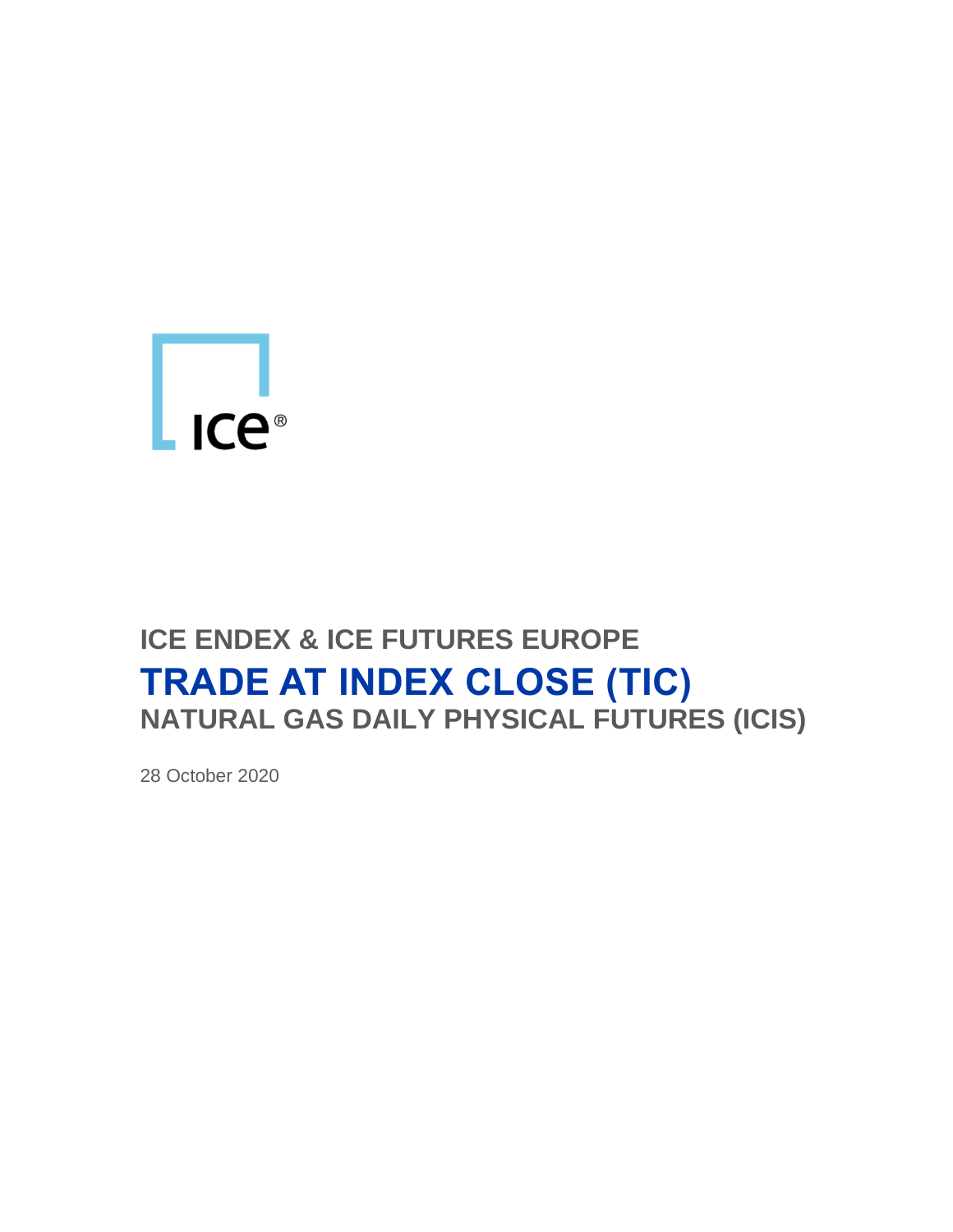## **CONTENTS**

| ARE THERE RESTRICTIONS ON WHO IS ELIGIBLE TO EXECUTE TIC TRADES? 2    |  |
|-----------------------------------------------------------------------|--|
|                                                                       |  |
|                                                                       |  |
|                                                                       |  |
|                                                                       |  |
| WHICH PRICE ASSESSMENT IS USED FOR THE SETTLEMENT OF THE CONTRACTS? 3 |  |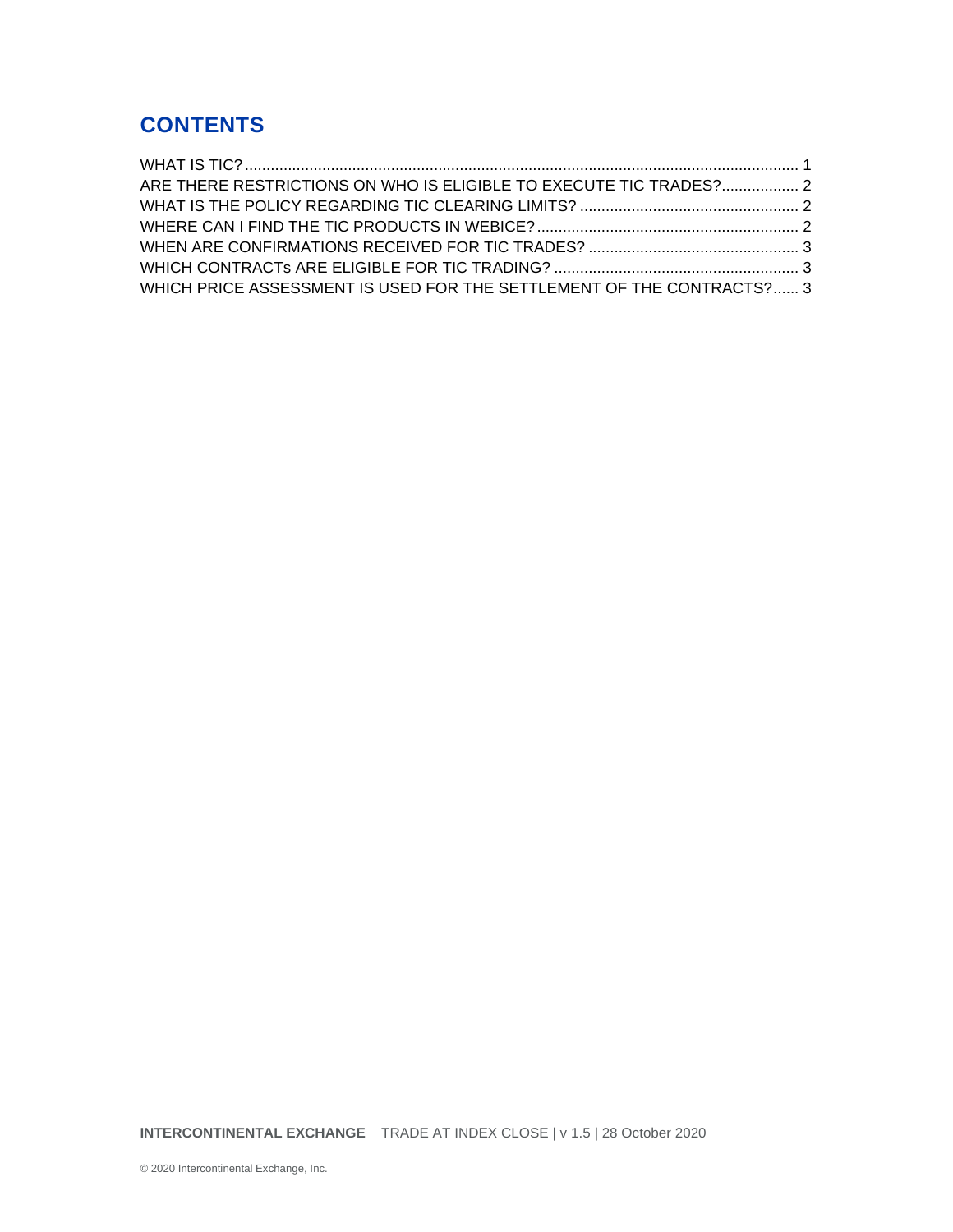# **TRADE AT INDEX CLOSE**

# **NATURAL GAS DAILY PHYSICAL FUTURES (ICIS)**

ICE supports the Trade at Index Close ("TIC") order type for the ICE Endex Dutch TTF Daily Gas Futures (TFE) and the ICE Futures Europe UK Natural Gas Daily Futures contracts (NBD). This document provides information concerning the TIC order type for these daily futures contracts.

#### <span id="page-2-0"></span>**WHAT IS TIC?**

TIC trading allows a market participant to place a bid or offer for a Dutch TTF Daily Gas Futures (TFE) or UK Natural Gas Daily Futures (NBD) contract during the course of the trading day at a price expressed as a differential to that days midpoint of the bid and offer quotations for the relevant closing day price assessment as published by ICIS in the 'European Spot Gas Market report'<sup>1</sup> .

A TIC bid or offer is expressed as a positive or negative differential (or no differential) to the respective midpoint of the bid and offer quotations for the relevant closing day price assessment as published by ICIS in the 'European Spot Gas Market report' on the same day as the TIC trade was concluded.

The differential for the TTF Natural Gas Daily Physical Futures (ICIS) TIC is expressed in ticks of 0.5 Euro Cent per MWh (€0.005/MWh), up to a maximum of 500 ticks above or below the midpoint of the bid and offer quotations for the relevant TTF closing day price assessment, published by ICIS in the 'European Spot Gas Market report'.

The differential for the ICE Futures Europe UK Natural Gas Daily Futures (ICIS) TIC is expressed in ticks of 0.01 pence/therms, up to a maximum of 500 ticks above or below the midpoint of the bid and offer quotations for the relevant NBP closing day price assessment, published by ICIS in the European Spot Gas Market report''.

For example:

- a TIC bid of +0.20 in the TTF Natural Gas Daily Physical Futures Day-ahead contract means that the bidder wants to buy at the midpoint of the bid and offer quotations for the ICIS TTF Day-ahead price assessment, plus 0.20 EUR/MWh;

<sup>1</sup> European Spot Gas Markets Methodology (ESGM) – 10 August 2020. (2020, August 11). Retrieved September 28, 2020, from *[https://www.icis.com/compliance/documents/european-spot-gas-markets](https://www.icis.com/compliance/documents/european-spot-gas-markets-methodology-esgm-25-march-2019-2/)[methodology-esgm-25-march-2019-2/](https://www.icis.com/compliance/documents/european-spot-gas-markets-methodology-esgm-25-march-2019-2/)*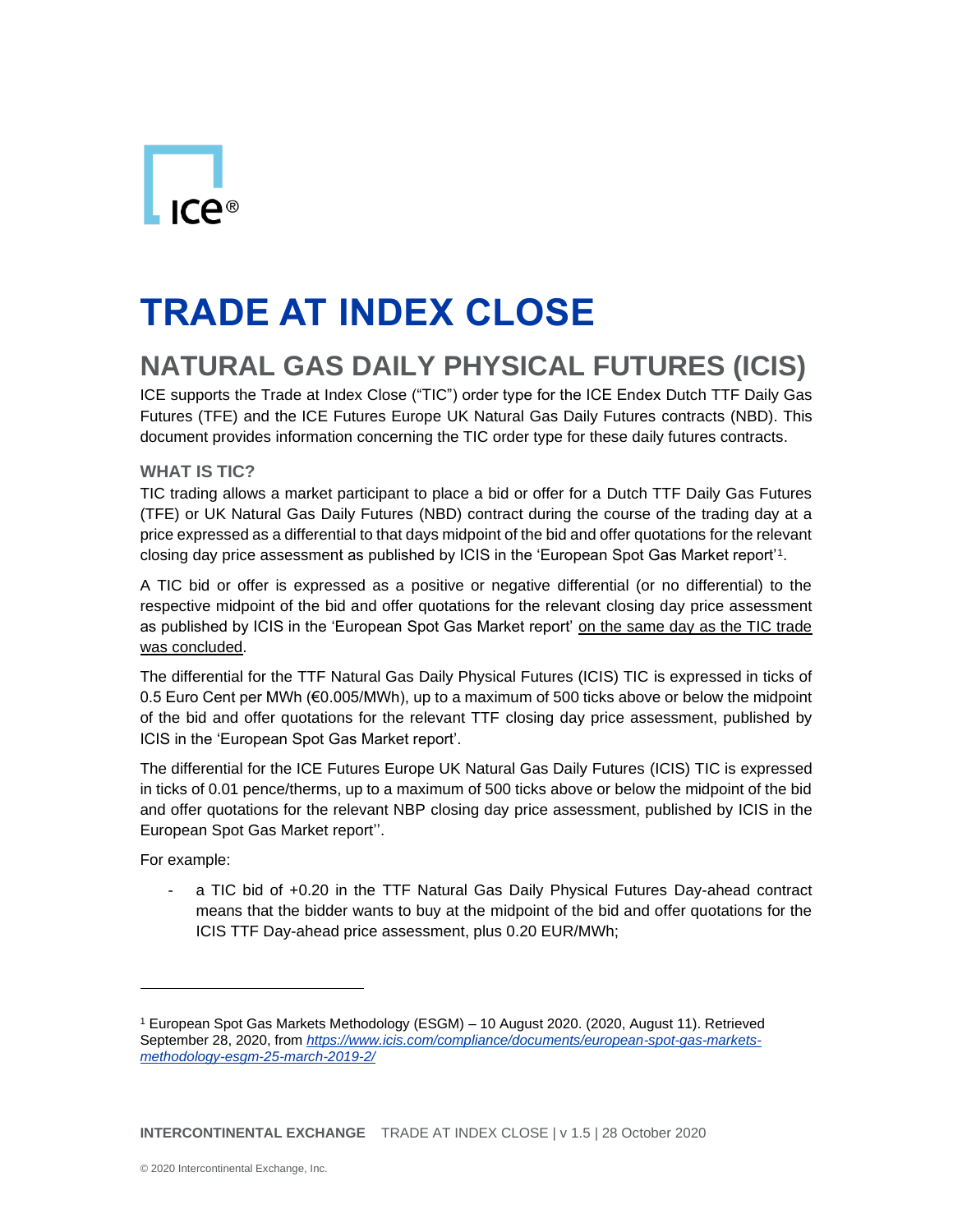- a TIC offer of -1 in the NBP Natural Gas Daily Physical Futures weekend contract means that the seller wants to sell at the midpoint of the bid and offer quotations for the ICIS NBP weekend price assessment, minus 1 pence/therm;
- a TIC order placed at 0 in the NBP Natural Gas Daily Physical Futures Weekend contract means that the buyer or seller wants to trade at the midpoint of the bid and offer quotations for the ICIS NBP weekend price assessment;
- a TIC order placed at -0.15 in the TTF Natural Gas Daily Physical Futures Saturday (or Sunday) contract means that the buyer or seller wants to trade at the midpoint of the bid and offer quotations for the ICIS TTF weekend price assessment, minus 0.15 EUR/MWh.

After a TIC trade is completed, each TIC transaction will receive a trade price equal to the agreed number of price ticks above or below that days midpoint of the bid and offer quotations for the relevant closing day price assessment as published by ICIS in the 'European Spot Gas Market report'. The actual trade price will not be assigned until the price assessment has been published by ICIS and the agreed upon differential is applied. The ICIS closing prices used for the TIC are assessed at 16:30 London time and published shortly thereafter.

For example:

- if the ICIS closing day price assessment of the TTF day-ahead contract is 10.588 EUR/MWh, a TIC order in the TTF Day-ahead contract which has been executed at +0.20, results in a trade price of 10.788 (10.588 + 0.20);
- if the ICIS closing day price assessment of the NBP weekend contract is 26.125 p/th, a TIC order in the NBP Weekend contract which has been executed at -1, results in a trade price of 25.125 p/th (26.125 - 1);
- if the ICIS closing day price assessment of the NBP weekend contract is 25.995 p/th, a TIC order in the NBP Sunday contract which has been executed at 0. results in a trade price of 25.995 p/th (25.995 - 0);
- if the ICIS closing day price assessment of the TTF weekend contract is 11.450 EUR/MWh, a TIC order in the TTF Saturday (or Sunday) contract which has been executed at -0.15, results in a trade price of 11.300 (11.450 - 0.15).

Usual rounding convention will be applied if the closing day price assessment as published by ICIS is not in the same price increment as the daily futures contract.

<span id="page-3-0"></span>**ARE THERE RESTRICTIONS ON WHO IS ELIGIBLE TO EXECUTE TIC TRADES?** Clients with access to the ICE Endex Dutch TTF Daily Gas Futures (TFE) or the ICE Futures Europe UK Natural Gas Daily Futures (NBD) contracts will automatically have access to the TIC order type for the related market.

#### <span id="page-3-1"></span>**WHAT IS THE POLICY REGARDING TIC CLEARING LIMITS?**

TIC orders and trades share the existing clearing limits for the related daily futures product.

#### <span id="page-3-2"></span>**WHERE CAN I FIND THE TIC PRODUCTS IN WEBICE?**

In WebICE the TIC products will automatically appear in portfolios which contain the ICE Endex Dutch TTF Daily Gas Futures or the ICE Futures Europe UK Natural Gas Daily Futures contracts.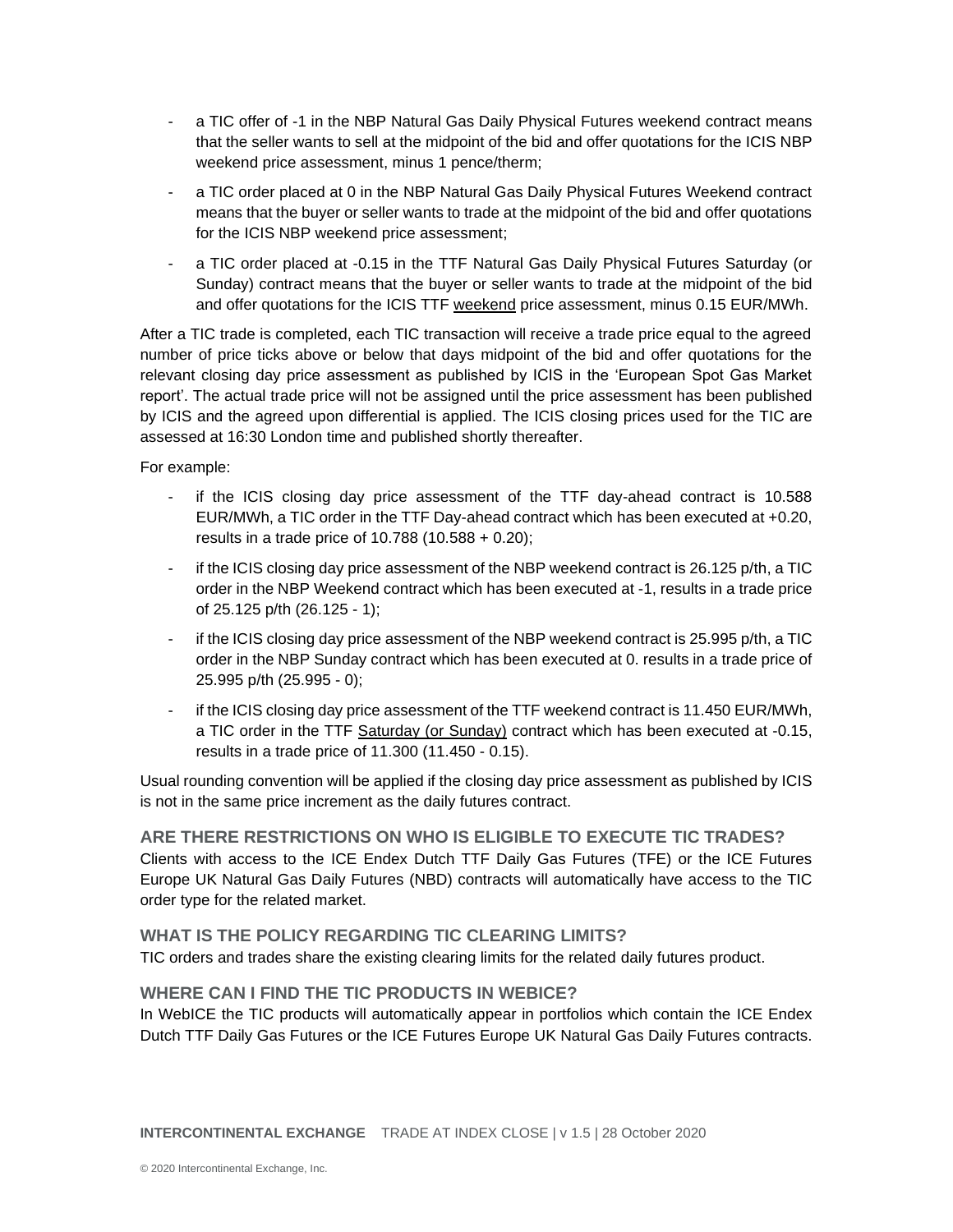Users can also create a new portfolio containing the ICE Endex Dutch TTF Daily Gas Futures TIC contracts and the ICE Futures Europe UK Natural Gas Daily Futures TIC contracts or add them to an existing portfolio in WebICE.

#### <span id="page-4-0"></span>**WHEN ARE CONFIRMATIONS RECEIVED FOR TIC TRADES?**

TIC buy and sell orders are matched on a first-in, first-out basis. TIC trades are confirmed when TIC bids and offers match. A confirmation of a TIC trade indicates that a trade has been executed at the settlement price, or at the agreed price above or below the midpoint of the bid and offer quotations for the relevant closing day price assessment as published by ICIS in the 'European Spot Gas Market report'.

#### <span id="page-4-1"></span>**WHICH CONTRACTS ARE ELIGIBLE FOR TIC TRADING?**

The TIC is available for the following products.

| <b>Dutch TTF Daily Gas Futures contracts (TFE)</b> | UK Natural Gas Daily Futures (NBD) |
|----------------------------------------------------|------------------------------------|
| 1 Day-Ahead contract (DA)                          | 1 Day-Ahead contract (DA)          |
| 1 Weekend contract (W/END)                         | 1 Weekend contract (W/END)         |
| 1 Saturday contract (Saturday)                     | 1 Saturday contract (Saturday)     |
| 1 Sunday contract (Sunday)                         | 1 Sunday contract (Sunday)         |

### <span id="page-4-2"></span>**WHICH PRICE ASSESSMENT IS USED FOR THE SETTLEMENT OF THE**

#### **CONTRACTS?**

The tables below show the price assessment (right column) which is used for the determination of the settlement price of each of the daily futures contracts (left column).

#### **Dutch TTF Daily Gas Futures contracts (TFE)**

| <b>Futures contract</b>      | <b>ICIS TTF closing day price assessment</b>                                                                   |
|------------------------------|----------------------------------------------------------------------------------------------------------------|
| Day-Ahead contract (DA)      | Midpoint of the bid and offer quotations for Day-<br>ahead on the day on which the TIC trade was<br>concluded. |
| Weekend contract (W/END)     | Midpoint of the bid and offer quotations for<br>Weekend on the day on which the TIC trade was<br>concluded.    |
| Saturday contract (Saturday) | Midpoint of the bid and offer quotations for<br>Weekend on the day on which the TIC trade was<br>concluded.    |
| Sunday contract (Sunday)     | Midpoint of the bid and offer quotations for<br>Weekend on the day on which the TIC trade was<br>concluded.    |

[Continues on next page]